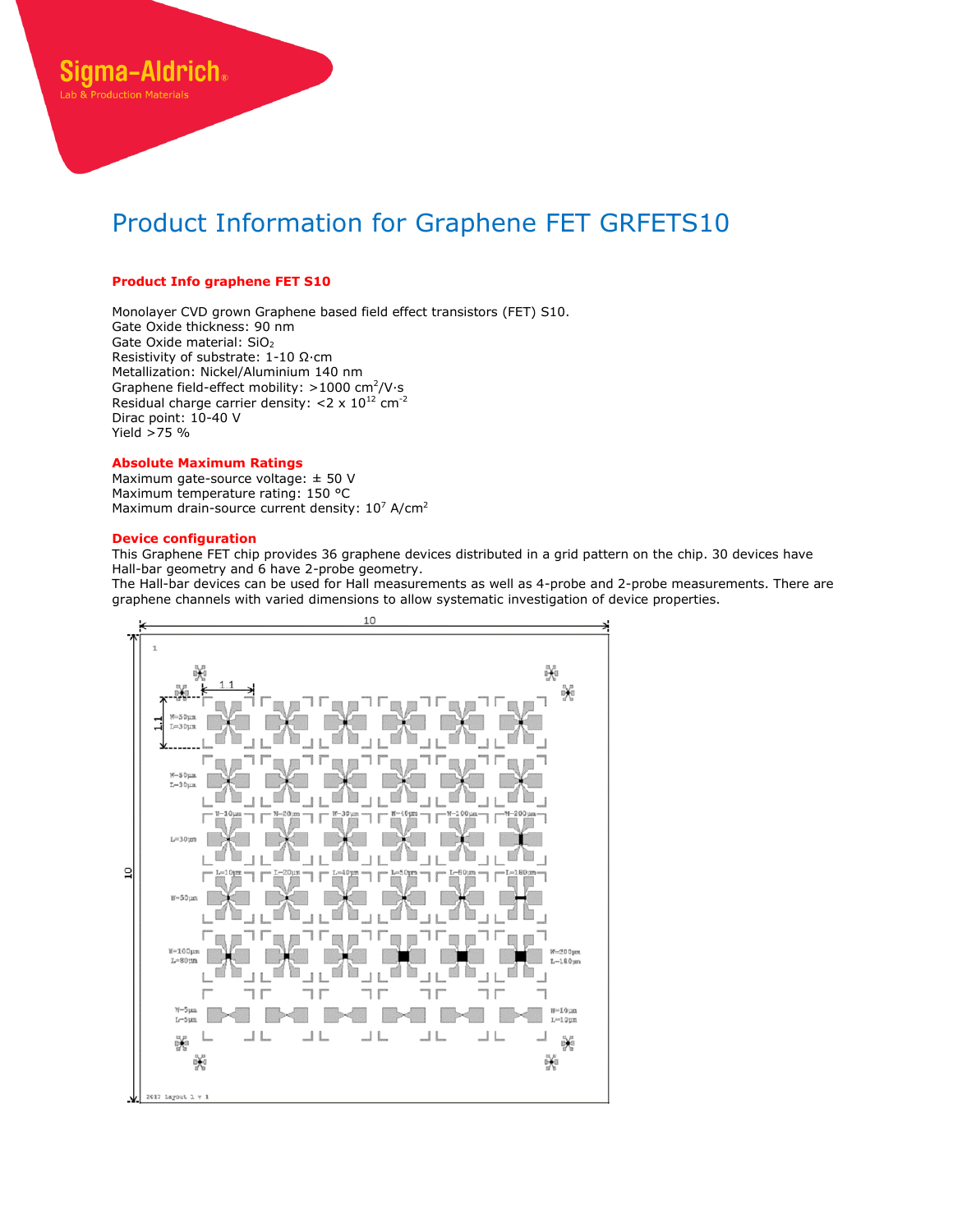

## **Channel geometries**



### **Device Features**

- State-of-art graphene FETs utilizing consistent high-quality CVD grown monolayer graphene
- Devices are not encapsulated and can be functionalized by additives
- Perfect platform for sensor research and development
- 36 individual graphene FETs per chip
- Mobilities typically > 1000 cm<sup>2</sup>/V⋅s

## **Applications**

- Graphene device research $^1$
- $\bullet$  FET based sensor research for active materials deposited on graphene<sup>2</sup>
- Chemical sensors $2$
- $\bullet$  Biosensors<sup>3,4</sup>
- Bioelectronics $3,4$
- Magnetic sensors
- Photodetectors

### **Basic handling instructions**

The monolayer CVD graphene used in this FET device is highly prone to damage by external factors. To maintain the quality of the devices, we recommend taking the following precautions:

- Be careful when handling the graphene FET chip. Tweezers should not contact the device area directly.
- Metallic tweezers should be avoided, since they can damage/scratch the chip's surface
- Take precautions against electrostatic discharge

• Ideally store in inert atmosphere or under vacuum in order to minimize adsorption of unknown

- species from the ambient air
- Do not sonicate the graphene FET dies
- Do not apply any plasma treatment to the graphene FET dies
- Do not subject the graphene FET dies to strongly oxidizing reagents



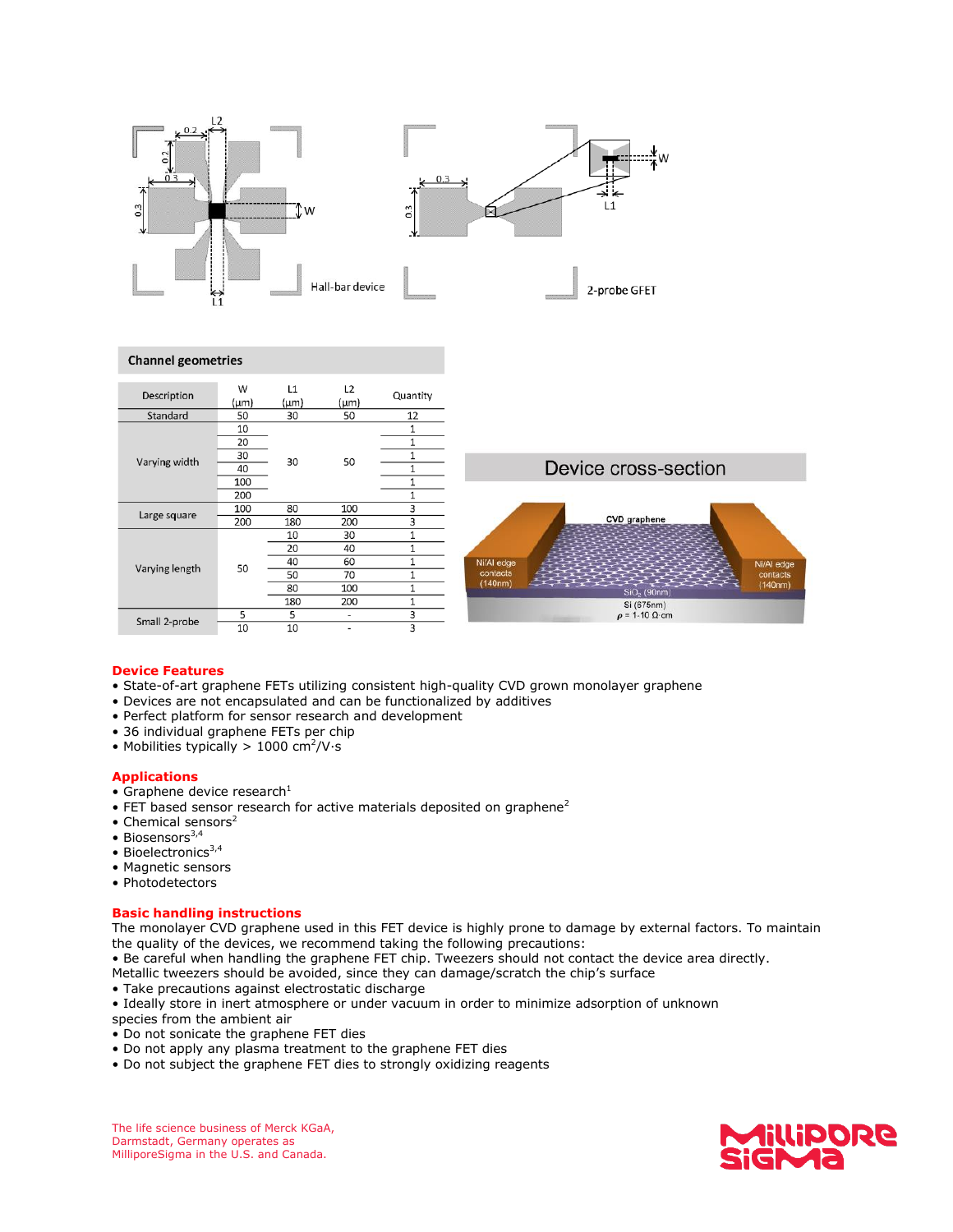# **Usage protocol:**

# **2-probe devices**

These devices allow field-effect measurements by simultaneously applying two voltages:

• Source-drain voltage (V<sub>SD</sub>): applied between the two probes (source and drain), while one of them is grounded (see Figure below).



*Scheme of the 2-probe device, with the corresponding electrical measurement configuration.*

V<sub>SD</sub> enables the transport of charge carriers through the graphene channel, generating an associated source-drain current (I<sub>SD</sub>). V<sub>SD</sub> can be varied in order to get the desired I<sub>SD</sub> outcome (see Figure below).



*Typical output curve measured at room temperature in vacuum.*

• Gate voltage ( $V_G$ ): applied to the Si on the substrate.  $V_G$  creates an electric field on the graphene channel, modulating the conductivity of graphene (see Figure below).



*Typical transfer curve measured at VSD= 20mV (right), measured at room temperature in vacuum.*

The Si can be contacted either from the top surface by scratching the 90 nm-thick  $SiO<sub>2</sub>$  with a diamond pen in one of the chip corners; or alternatively from underneath the chip, for instance via a probe station chuck.

### **Hall Bars**

### **1. Field-effect measurement**

A common improvement of the 2-probe GFET measurement is to apply a source-drain voltage between two outer contacts, measure the current between those two contacts, while measuring the voltage directly across the

graphene channel using two additional inner contacts,  $V_{12}$  (see Figure below). This way, the resistance of the graphene channel can be measured without inducing any voltage drops at the graphene-metal interfaces.



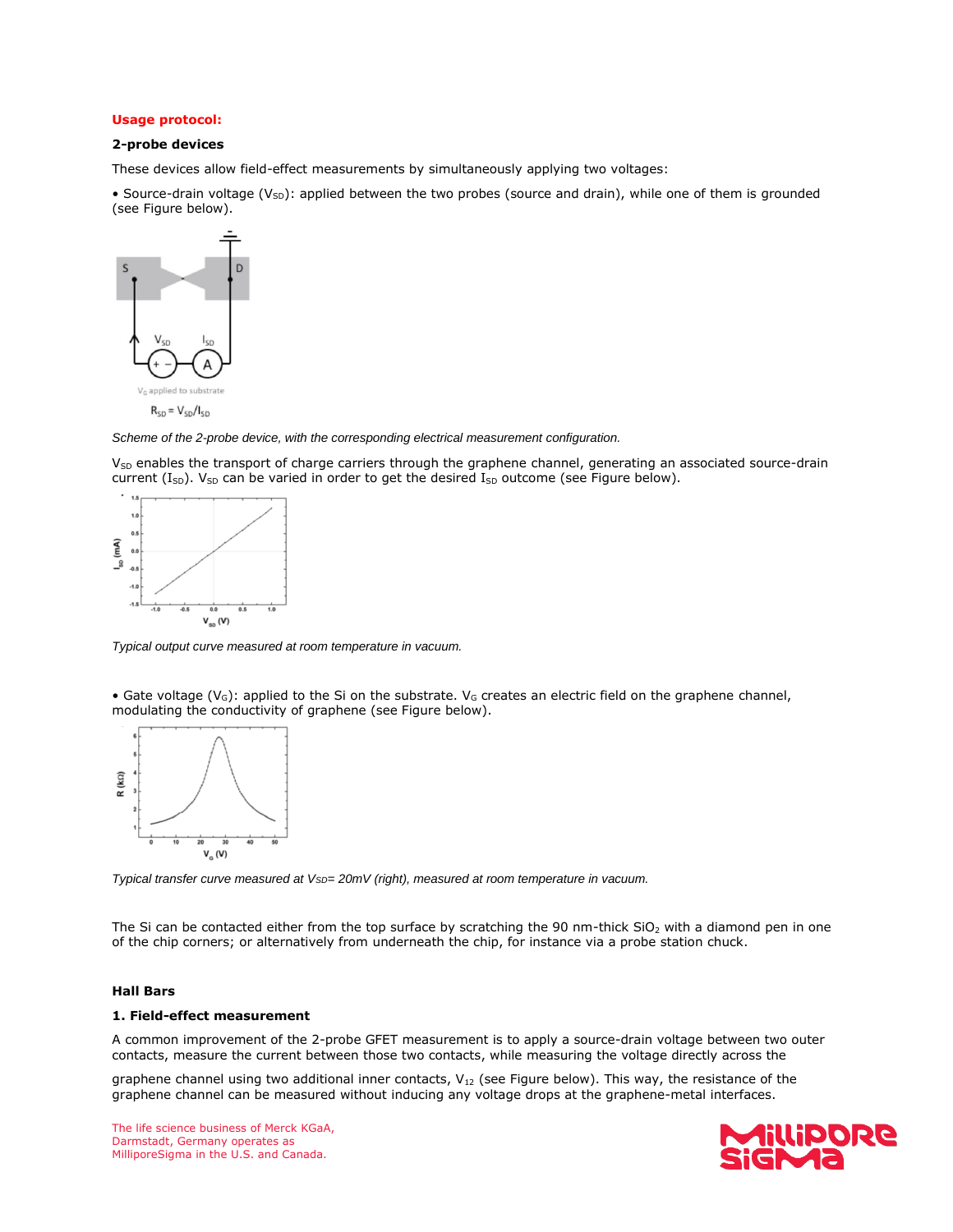

*Scheme of the 4-probe measurement in a Hall bar device, with the corresponding electrical measurement configuration*

The graphene-metal interface resistance does depend on  $V<sub>G</sub>$  but not in the same way as the graphene channel resistance. Therefore measuring the graphene channel resistance directly in the 4-probe measurement configuration can achieve greater sensitivity to applied gate fields or surface charge changes.

The resistivity of graphene is usually expressed per unit thickness, i.e. the so-called sheet resistance:  $R_s = R_{CH} \frac{W}{L1}$ ,

wherein R<sub>CH</sub> is the resistance of the graphene channel, W and L<sub>1</sub> is the width and inner length of the graphene channel, respectively. The field-effect mobility ( $\mu$ <sub>FE</sub>) can be calculated using the following equation:

$$
\mu_{FE} = g \cdot \frac{1}{C_{SiO2}},
$$

wherein:

- g =  $d_{\sigma}/dV_{G}$  is the transconductance, with  $\sigma=1/R_{S}$ ,
- C<sub>SiO2</sub> is the capacitance per unit area of the 90 nm-thick SiO<sub>2</sub> dielectric.

 $\mu_{12}$  is usually calculated using the maximum transconductance.

The field-effect charge carrier density ( $n_{FE}$ ) is calculated as follows:  $n_{FE} = \mu_{FE} \cdot R_S/e$ 

In order to extract the residual carrier concentration  $n_0$ , i.e. the charge carrier density at the Dirac point, we can use the following equation:  $n_{FE} = \sqrt{n_0^2 + n_G^2}$ .

 $V_G - V_D = \frac{e}{C_{SiO2}} n_G + \frac{\hbar v_F \sqrt{\pi \cdot n_G}}{e},$ wherein  $n<sub>G</sub>$  is the gate-induced charge carrier density, which is calculated from: wherein  $V_D$  is the Dirac voltage and  $v_F$  is the Fermi velocity.

## **2. Hall Effect measurement**

Hall Effect measurement is an alternative way to obtain the mobility and charge carrier density of graphene.

In this case,  $V_{SD}$  is applied between the horizontal contacts, whereas the transversal voltage or Hall voltage,  $V_{H}$ , is measured. V<sub>H</sub> varies with the applied out-of-plane magnetic field B, due to the Lorentz force the charge carriers experienced. The Lorentz force deflects the charge carries toward the transverse contact, an electric field is thus created and measured by  $V_H$  (see below figure).